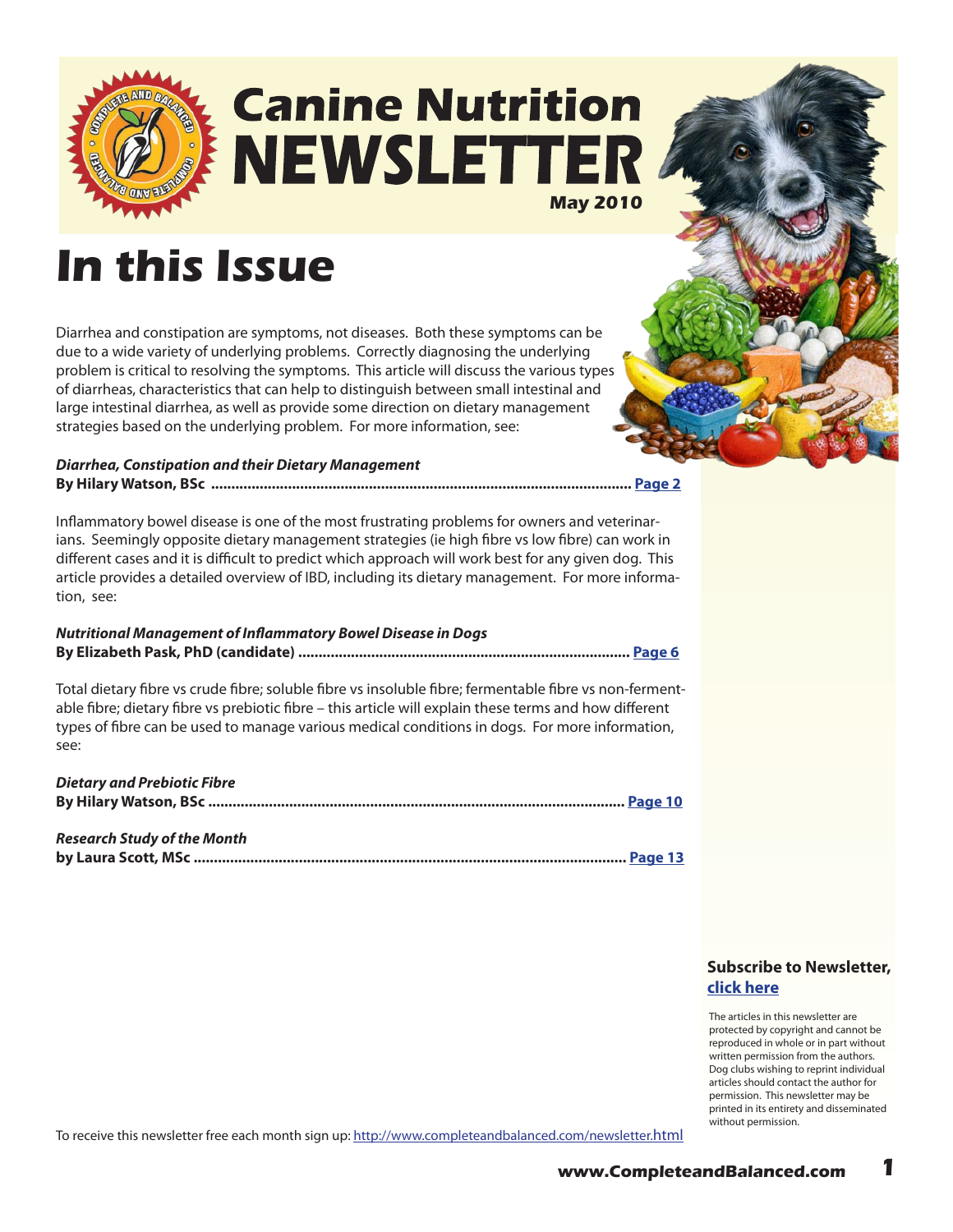<span id="page-1-0"></span>

# **Diarrhea, Constipation & their Dietary Management**

### *By Hilary Watson BSc*

The main purpose of this article is to explain why your veterinarian needs to be involved in diagnosing and managing diarrhea or constipation in your dog.

### **The Digestive Tract**

The digestive tract has both a small intestine and a large intestine (also called the colon). The two main functions of the small intestine are:

- **1) to produce digestive enzymes that break down food in the digestive tract and**
- **2) to absorb small digested nutrients into the dog's body**

The two main functions of the colon are:

- **1) to provide a storage vat for bacterial fermentation and**
- **2) to retrieve water and electrolytes from the digestive tract and return them to the dog's body**

Consider that every day the average person produces:

- **b** one litre of saliva
- **• one litre of stomach acid**
- **• one litre of pancreatic juices**
- **• almost a half litre of bile**
- **• 2.5 litres of intestinal fluid**

That's six litres of fluid being pumped into your digestive tract each day. About 4.7 litres of these juices move back into your body in the small intestines along with nutrients that are absorbed from the digestive tract. However that still leaves a surplus of more than a litre of fluid still remaining in your digestive tract. It is the job of the colon to retrieve that fluid and return it to your body. Of the 6 litres pumped into your digestive tract each day, only 0.1 litres are lost from the body in stool.

## **Stool quality**

Stool quality is directly tied to the stool's moisture content. Diarrhea is feces that contain too much moisture. Constipation causes stools that are overly dry. Diarrhea and constipation are symptoms, not diseases. Diarrhea and constipation are telling you that some underlying problem is changing the normal movement of fluids into or out of the digestive tract of your dog.

## **Intestinal Motility and Transit Time**

Intestinal motility and intestinal transit both refer to the speed with which food travels through the digestive tract. Hyper-motility, which causes a decreased transit time, means that food is moving too quickly through the intestines. Hypo-motility, which causes an increased transit time, means that food is moving too slowly through the intestines. Motility has a direct effect on stool moisture because transit speed determines how long stool sits in the colon where water is reabsorbed into the dog's body.

If you eat tainted meat, your body will rush that food through your digestive tract to get rid of the bacteria and toxins as quickly as possible. Hyper-motility is the body's natural response to consuming tainted food. Because the food's time in the colon is very limited, there is little time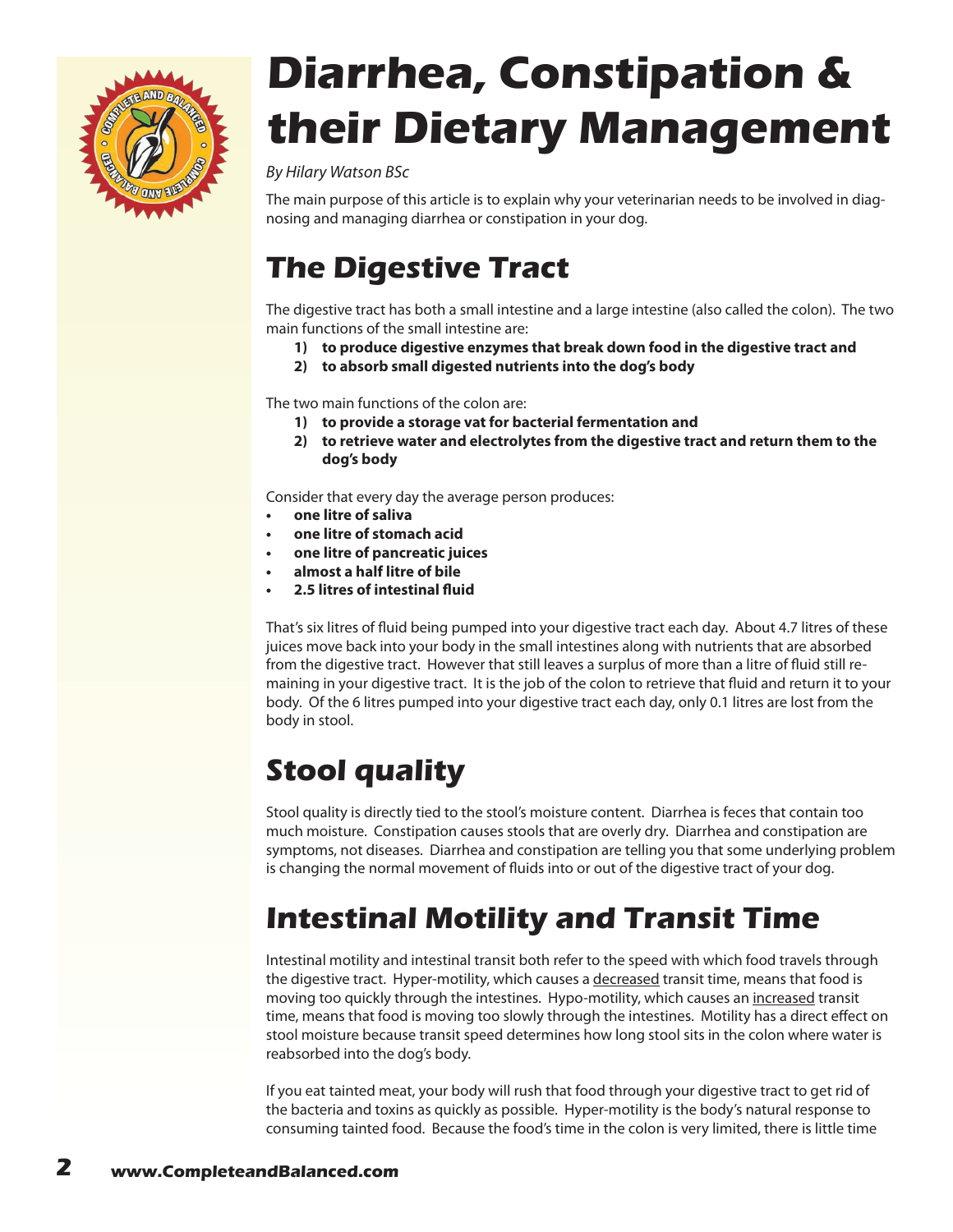for water to be reabsorbed into the body. The result is liquid stools.

Hypothyroidism can cause hypo-motility. Because thyroid hormone regulates metabolic rate, a deficiency in this hormone can slow the speed with which food passes through the digestive tract. When stool moves too slowly through the colon, there is more time for water to be re-absorbed into the body. In this way, hypothyroidism can cause constipation.

In both the above cases, diarrhea/constipation are symptoms of an underlying problem. Diagnosing the underlying problem is therefore key to finding the appropriate solution.

## **Diarrhea**

Although there are dozens of causes of diarrhea, there are 4 main *types* of diarrhea.

*Osmotic diarrhea* is the most common type of diarrhea in dogs. It is caused by the presence of unabsorbed nutrients in the digestive tract. Unabsorbed nutrients draw water by passive diffusion into the digestive tract which leads to large watery stools. This type of diarrhea is generally caused by impaired digestion or malabsorption in the small intestines, or by the dog binge eating. Osmotic diarrhea generally resolves when food is withheld for 24-48 hours.

*Exudative diarrhea* is also relatively common in dogs. This type of diarrhea is caused by changes in the permeability of the mucosal lining of the digestive tract. Any disease that causes inflammation or ulceration of the small or large intestine can lead to exudative diarrhea. Food allergies, inflammatory bowel disease (colitis), and protein-losing enteropathy are examples of conditions that can lead to exudative diarrhea. With exudative diarrhea there is often blood in the stool and the diarrhea typically does not resolve when food is withheld.

*Secretory diarrhea* is a common form of diarrhea in humans (the classic example being diarrhea from cholera). Certain substances, such as bacterial toxins, hydroxy fatty acids (ie rancid fat) and deconjugated bile acids can cause the intestinal cells to actively secrete large volumes of water into the digestive tract. Food poisoning in dogs is an example of this type of diarrhea. Although relatively rare in dogs, it can be very serious because it can quickly lead to severe dehydration.

Diarrhea from *altered intestinal motility* is uncommon in dogs. In this type of diarrhea, altered intestinal motility is the primary cause of diarrhea. Parvovirus infection can cause hyper-motility leading to diarrhea. Hypo-motility can cause small intestine bacterial overgrowth (SIBO) which can also lead to diarrhea.

Since diarrhea and constipation are symptoms not diseases, it's important for your veterinarian to diagnose the underlying disease in order to manage the symptom. Diarrhea due to food allergies has a completely different management strategy versus diarrhea due to parvovirus infection. The chart on the next page gives some characteristics of small and large intestine diarrheas. These are all broad generalizations – not all symptoms will be present in all dogs, and in some cases symptoms that are predominantly characteristic of small intestinal diarrhea may be present in dogs with large intestinal diarrhea and vice versa. However, in general, these characteristics can help to identify the location of the underlying problem.

To further complicate things, it is also possible for diarrhea and vomiting to be symptoms of diseases that have nothing to do with the digestive tract! Liver disease, pancreatic disease and kidney disease are all diseases that can cause vomiting and/or diarrhea. Fortunately there are blood tests that can help to identify or rule out these diseases.

## **Constipation**

Constipation is the number one gastrointestinal complaint of humans. Constipation is also relatively common in middle-aged cats, especially males. Although constipation occurs in dogs, it is

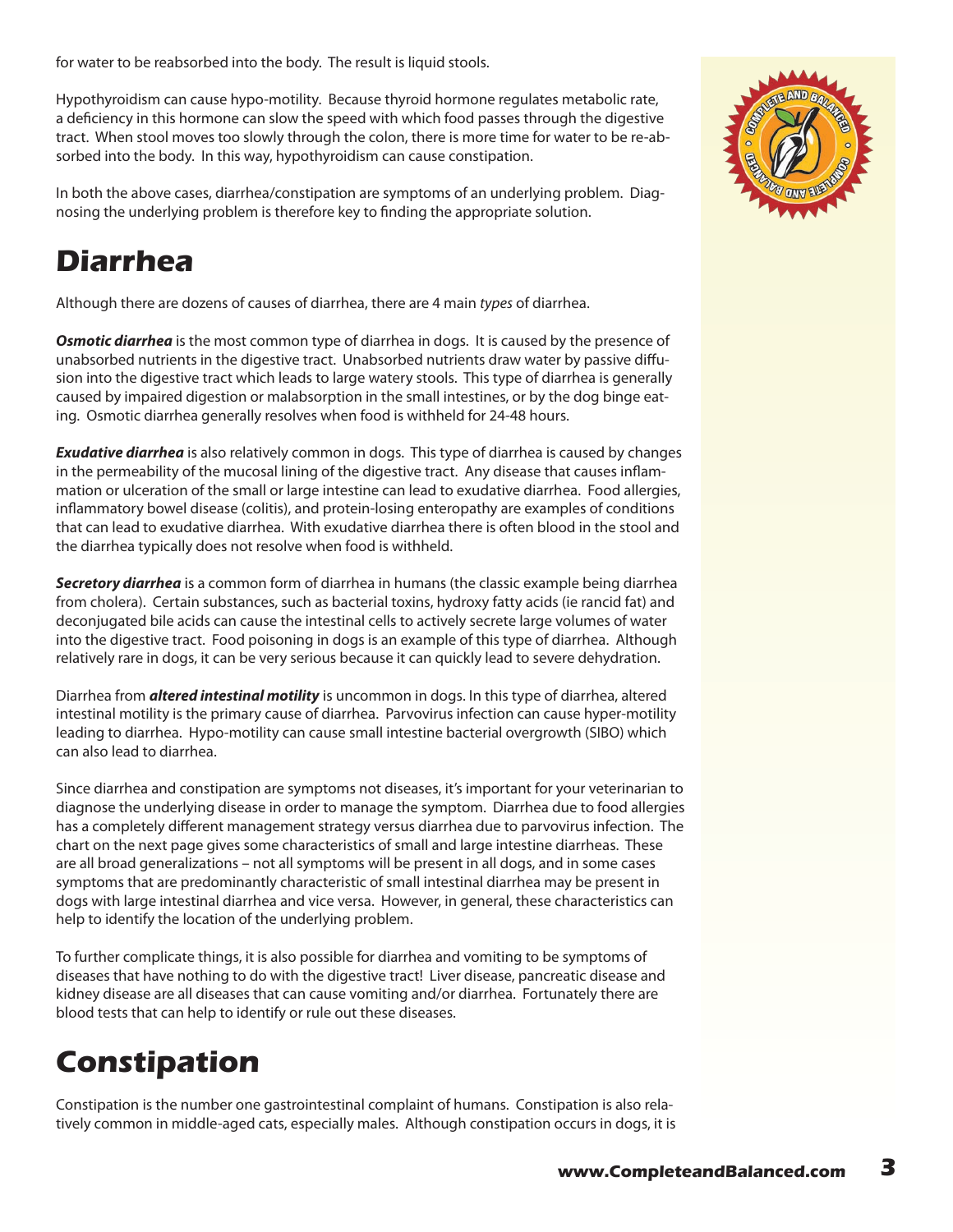

| Distinguishing between diarrhea caused by problems of the small intestine vs the large intestine |                        |                         |  |
|--------------------------------------------------------------------------------------------------|------------------------|-------------------------|--|
| <b>DESCRIPTION</b>                                                                               | <b>SMALL INTESTINE</b> | <b>LARGE INTESTINE</b>  |  |
| Stool appearance                                                                                 | Watery cow-pies        | Semi-formed jelly-like  |  |
| Stool volume                                                                                     | Large                  | Normal or small         |  |
| Blood in the stool                                                                               | Rare. Black/dark blood | Often. Bright red blood |  |
|                                                                                                  | (melena)               | (Hematochezia)          |  |
| Fat in the stool (steatorrhea)                                                                   | Common                 | Rare                    |  |
| Flatulence                                                                                       | Present                | Absent                  |  |
| Rumbling, gurgling (borborygmi)                                                                  | Present                | Absent                  |  |
| Vomiting                                                                                         | Present                | Absent                  |  |
| Weight loss                                                                                      | Present                | Absent                  |  |
| Frequency of defecation                                                                          | Normal                 | Increased               |  |
| Mucus in the stool                                                                               | Absent                 | Present                 |  |
| Urgency of defecation                                                                            | Absent                 | Present                 |  |
| Straining (tenesmus)                                                                             | Absent                 | Present                 |  |
| Difficulty defecating (dyschezia)                                                                | Absent                 | Present                 |  |

relatively rare. As with diarrhea, constipation is a symptom, not a disease.

Three of the most common causes of constipation in dogs are:

- **1) dietary indiscretion (ie eating rocks, clay, sand or ground bones, including bones fed as part of an all-raw diet),**
- **2) dehydration and**
- **3) electrolyte imbalance**

Remember the colon's job is to retrieve water from the stool and return it to the dog's body. If a dog is dehydrated, the colon will attempt to retrieve as much water as possible from the stool, leaving the stool hard and dry. An electrolyte imbalance can also cause constipation. Hyponatremia (too little sodium in the blood), hypokalemia (too little potassium in the blood), and both hypo- and hypercalcemia (too little or too much calcium in the blood) can all cause constipation. So while constipation may appear to be a mild and insignificant problem, it may be indicating a very serious underlying condition.

## **Dietary Management of Diarrhea and Constipation**

Again, the most important thing to remember is that diarrhea and constipation are both symptoms, not diseases. The appropriate dietary management strategy will therefore depend on the underlying problem. This is why a correct diagnosis of the underlying disease is so critical to resolving the problem.

Osmotic diarrhea is caused by poor digestion and absorption. Feeding small meals which are highly digestible and low in fat is generally the best approach to take with this type of diarrhea. As well, feeding digestive enzymes with every meal helps to improve food digestion and prevent unabsorbed nutrients from remaining in the digestive tract.

The article by Liz Pask in this newsletter discusses the nutritional management of inflammatory bowel disease (IBD). Exudative diarrhea is often challenging and it is hard to predict which approach will work best for any individual dog. As the testimonials in this issue demonstrate, two dogs who both presented with similar symptoms (soft stools/diarrhea/colitis) may respond to completely opposite dietary strategies (ie increased fibre vs restricted fibre).

The usefulness of fibre in treating diarrhea depends on the underlying cause of the diarrhea. Some cases of exudative diarrhea respond well to increased fibre, but with osmotic diarrhea, feeding extra fibre is the worst thing you can do. Fibre physically interferes with digestion and with osmotic diarrhea digestion and absorption are already impaired. This is why osmotic diarrhea responds best to a highly digestible food that is very low in fibre.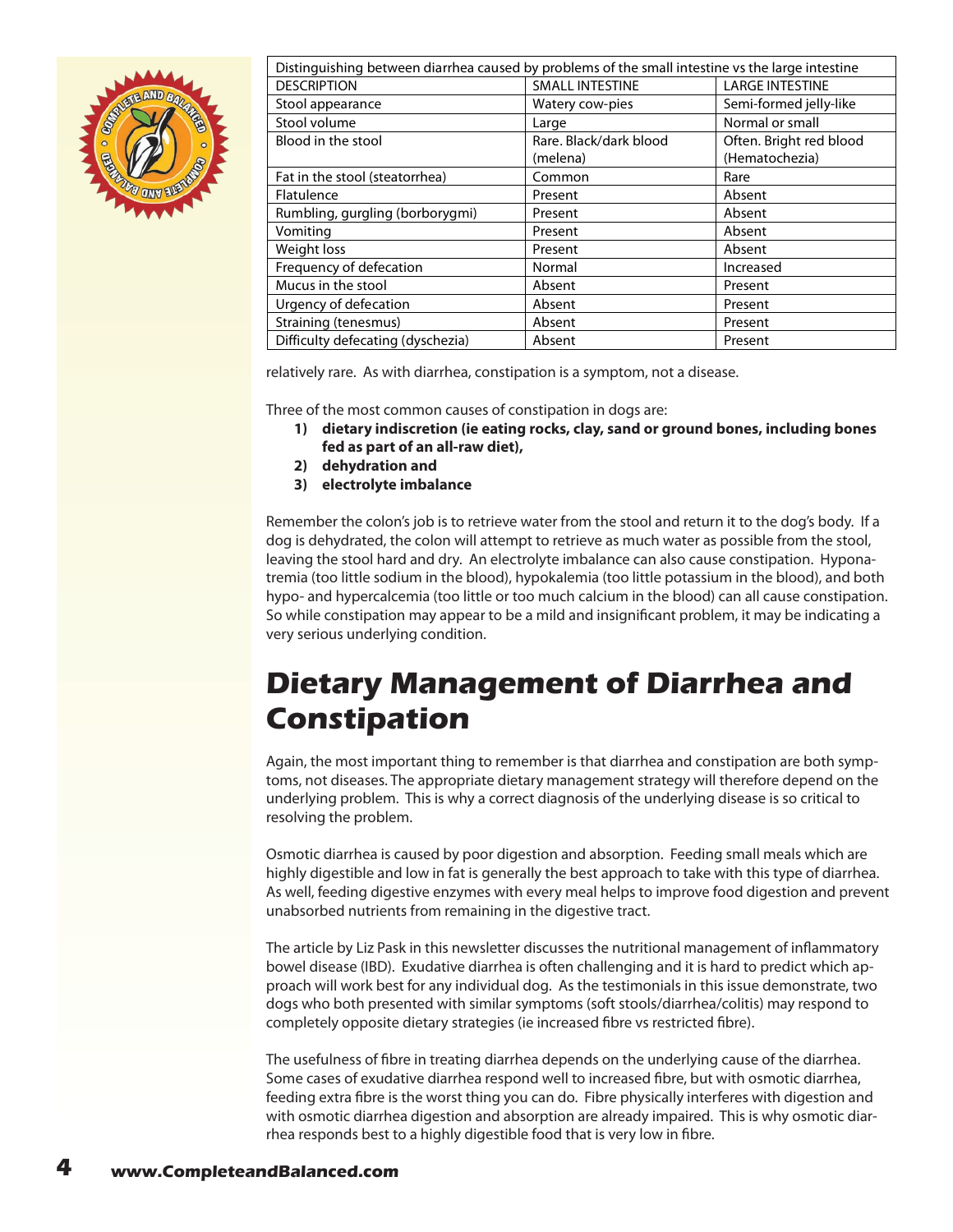Dietary fibre is widely used to treat constipation in humans. Dietary fibre increases stool volume and speeds the rate of passage of stool through the colon. The faster passage leaves more moisture in the stool and the fibre traps and holds that extra moisture, resulting in larger softer stools.

However, if constipation is caused by dehydration, fibre will exacerbate the problem. If dehydration is causing the dog to take more water from the stool, then using fibre to trap moisture in the stool will exacerbate the dehydration. In cats, constipation is often caused by dehydration. Many cats don't like drinking and these cats get the bulk of their water from the moisture in their food. Non-drinking cats that are fed kibble may not consume enough water. If they become dehydrated, they can become constipated. In cats and dogs that are constipated due to dehydration, the best way to correct the problem is to fully re-hydrate the animal. In cats, feeding a wet food (ie canned or home-made) and feeding normal daily calories but of a very low calorie food can often resolve constipation. By feeding an increased volume of a low calorie wet food, the moisture intake of the cat is greatly increased, and the increase in food volume results in faster passage of stool through the colon, giving less time for moisture to be drawn from the stool. In dogs that are constipated, always verify that the dog is well hydrated before increasing fibre intake.

The most important message from this article is that diarrhea and constipation are both symptoms, not diseases. Many, many diseases can all cause the same symptoms. Correctly diagnosing the underlying cause is critical to resolving the underlying problem. Often a dietary strategy that works well for one animal may be the worst approach for an animal with the same symptoms, but a different underlying problem. Your veterinarian should always be involved in diagnosing and treating diarrhea and constipation in your dog.



*Siberian Husky "Maelo"*

**Testimonial** *How lucky to have heard of Hilary Watson and* 

*her supplement, and especially what a gift to communicate with her. I have a Husky 3 1/2 years called Maelo. He was suffering from IBD for 7-8 months and couldn't tolerate any food. Historically, he has always been difficult with his food. He would suddenly stop eating. He was placed on medication (prednisone). Maelo's system is very, very sensitive. The medication helped his diarrhea but it caused many problems with digestion. He drank constantly. He always had his heart in his throat. We had to give antacids. So I decided to stop the prednisone treatment under the medical supervision of the internal medicine specialists at the Faculté de Médecine Vétérinaire at St Hyacinthe. Eventually I managed to control his bowel movements with digestive enzymes, but the digestive prob-*

*lems were still present and so was the inflammation, according to blood tests.* 

*That's when I heard about Hilary Watson. I contacted her about my Maelo and she formulated a low fibre, limited antigen recipe based on ground beef and boiled potatoes, along with HILARY'S BLEND supplement. The change was almost instantaneous. He is happy to eat and all the digestive problems have disappeared. Recent blood tests done at the end of March are perfect and show no more inflammation. Regarding his coat, he is simply gorgeous. The vet told me he had never seen a Husky with a coat as beautiful.* 

*Thank you Hilary for creating this recipe and for the supplement but also, thank you for your helpfulness and for your immense generosity.* 

*On my own behalf, and on behalf of Maelo, thanks!* 

*Joanne Goupil, Longeuil, QC*

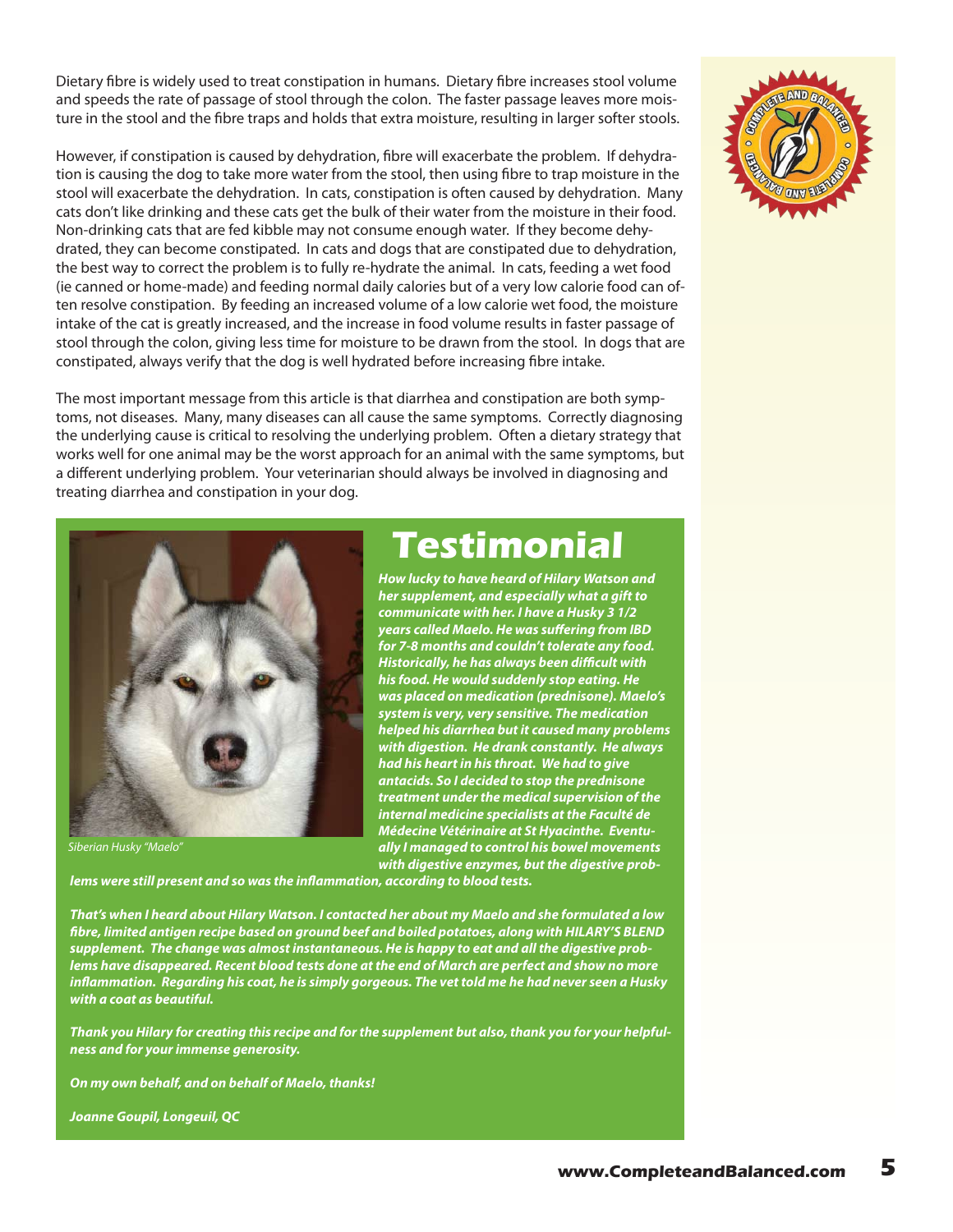<span id="page-5-0"></span>

# **Nutritional Management of Inflammatory Bowel Disease in Dogs**

*By Elizabeth Pask, Ph.D. (candidate)*

Inflammatory Bowel Disease (IBD) in dogs is a challenging and often frustrating condition that an increasing number of owners are coping with. Owners of dogs diagnosed with IBD are often faced with conflicting information on nutritional management. Nutritional management of this disease is not meant to replace the need for medical treatment rather it should support the medical intervention by supplying the nutrients required to repair the damaged intestines. In last months article we discussed how intestinal health can be linked to chronic conditions such as food allergies. It is important to understand that the dog's body is only as healthy as his gut. The intestinal tract is the only way our dogs absorb the nutrients required for survival. If the gut fails then our dog's health begins to fail.

## **What is IBD?**

IBD is often confused with Irritable Bowel Syndrome (IBS) because the clinical signs can be almost identical. However these conditions are not the same. IBD refers to a chronic inflammatory disease of the bowel which can only be diagnosed by intestinal biopsy. IBD is a disorder involving inflammatory cells and multiple types of immune cells, where areas of the gastrointestinal tract spasm causing pain. There are multiple types of IBD. The area of the bowel affected and the type of immune cell involved will determine the type of IBD.

Most cases of IBD involve the large intestine and not the small intestine. The most common form of IBD is lymphocytic-plasmacytic where the lymphocytes and plasma cells line the tissues of the intestine. Other types of IBD include eosinophilic gastroenteritis, granulomatous enteritis, and a Boxer specific form called chronic histiocytic ulcerative colitis.

There is no known single cause of IBD. However, it has been suggested that it is the result of an abnormal gastrointestinal immune response to either a dietary, parasitic or other environmental irritant. Another possible cause is a loss of immune tolerance coupled with an increase in gastrointestinal mucosal surface permeability. Genetic susceptibility is also thought to play a role in the onset of IBD. Any of these causes can initiate the primary inflammatory response that when sustained or left untreated can result in a more chronic inflammation. Once chronic inflammation in the small and/or large intestine takes hold it can persist after the initial cause has been resolved. In addition once IBD has been resolved the same animal can begin to suffer from IBS.

Clinical signs of IBD include and increased frequency, tenesmus (difficulty during bowel movement), bloody or mucous covered diarrhea and steatorrhea (excess fat in feces). If IBD is affecting the small intestine then it is common to see large bulky stools or diarrhea, weight loss and vomiting.

## **Structure & Function of the Large Intestine**

Before we can examine the effect of nutritional management on IBD we first need to explore the role of the large intestine. The main function of the large intestine is to reabsorb water and sodium from intestinal contents. During the process of digestion and absorption, which takes place in the small intestine, there is a large volume of fluid that is drawn into the intestine to facilitate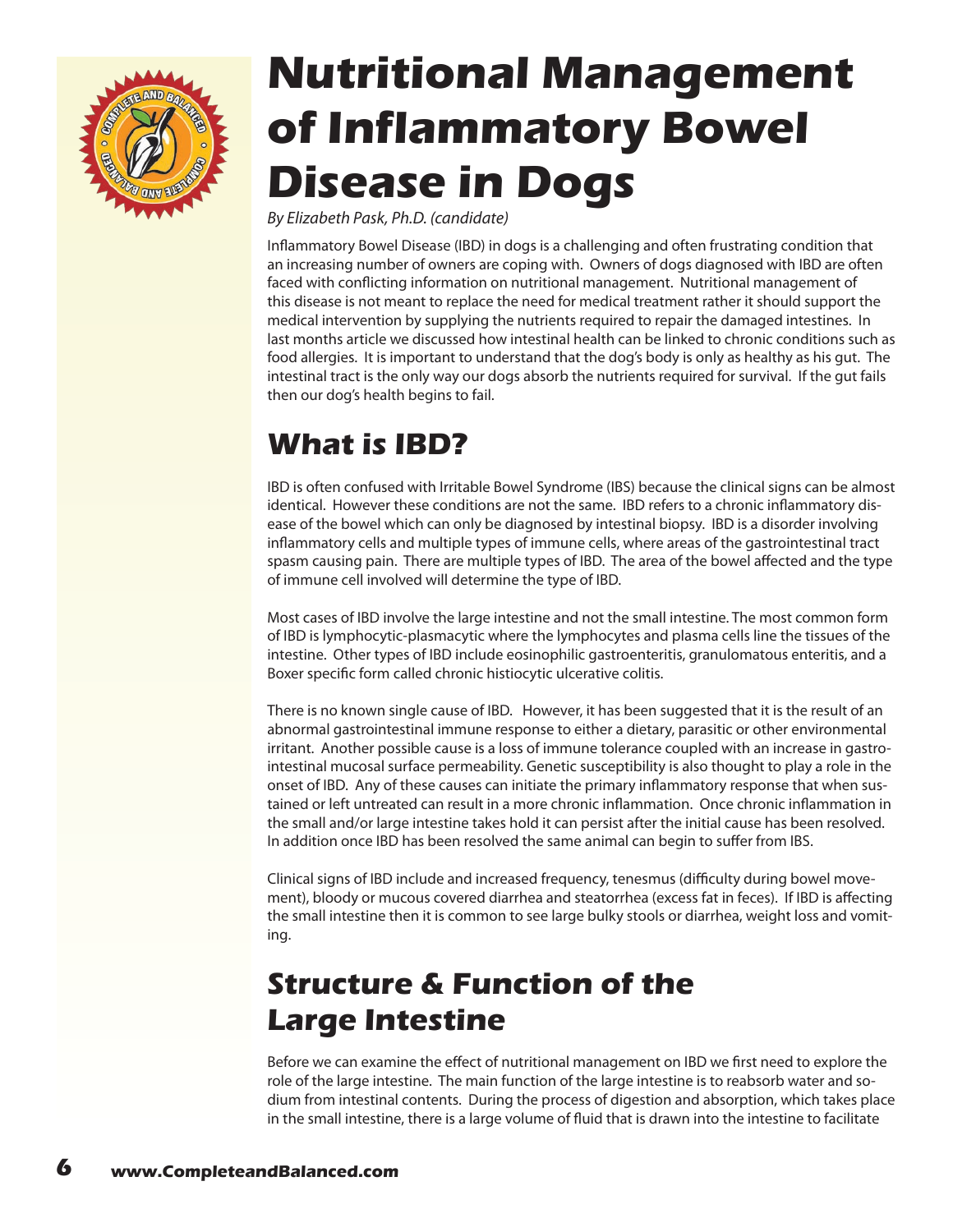digestion. This fluid is reabsorbed by the large intestine. The large intestine houses huge population of bacteria that provide a number of symbiotic functions for their host. These bacteria can break down some fiber that was indigestible in the small intestine; they can then ferment this fiber to produce short chain fatty acids (SCFA) which are important to large intestine cell health. The bacteria can also make some vitamins which are absorbed and used by the dog's body.

## **Nutritional Management of IBD Dogs Fasting**

Traditionally acute diarrhea is treated with short term fasting lasting 12-48 hours followed by re-feeding with a bland diet. The initial fast does aid in resting the intestine however for more chronic conditions like IBD this strategy may not be effective.

## **Elimination & Hypoallergenic Diets**

Elimination diets are highly digestible diets. In the past these diets were home made containing one protein source and one simple carbohydrate source (usually boiled rice). However, more recently it has become more popular to use commercially available completely hydrolyzed diets where the dietary protein has been enzymatically broken down so that it will not stimulate the immune system. In some IBD cases exposure to a dietary allergen has been implicated in initiating the inflammatory condition in the intestine. In elimination diets the diet is fed to the dog for 4-6 weeks to the exclusion of all other food. Once the symptoms of IBD have subsided single foods are reintroduced one at a time to determine which of the foods is causing the inflammatory response.

Alternatively a hypoallergenic diet can be used in the same manner. Hypoallergenic diets contain one novel protein source (e.g. buffalo, venison, kangaroo, etc.) and a digestible carbohydrate source (e.g. rice or potato). As with the elimination diet this diet should be fed to the exclusion of all other diets for at least 4-6 weeks. However, unlike elimination diets you may need to change to a 2nd novel protein based diet after 4 weeks because of the increased intestinal permeability in IBD cases leading to a sensitivity forming to the first novel protein based diet. For dogs that are suffering from IBD caused by an allergen or dietary irritant this can be a successful method for resolving IBD.

Researchers investigated the efficacy of hypoallergenic diets against a low fat diet and against a high insoluble fiber diet to determine if type of diet could influence the duration whether type of diet could influence IBD remission. Dogs with chronic lymphocytic plasmacytic IBD were selected and placed on one of the 3 diets. Dogs were monitored for clinical symptoms (tenesmus as well as fecal consistency, and characteristics (mucus or blood)) for 4 months. Any medical intervention required to maintain remission was recorded. Of the low fat group 82% of the dogs required both medical and dietary intervention over the course of the trial. 50% of the high fiber dietary group required medical and dietary intervention over the first 3 months of the trial but as the trial continued the dogs continued to improve. At the end of the 4 month trial 25% of the dogs in the high fiber group required medical and dietary intervention for IBD symptoms. In the hypoallergenic diet group, 15% of the dogs required medical or dietary intervention over the course of the 4 month trial. The dogs in the hypoallergenic and low fat dietary groups showed improvement in clinical signs of IBD, however a similar improvement was not seen in the high fiber diet.

## **Dietary Fiber & IBD**

It should be noted that in the study mentioned in the previous section the researchers chose to use a diet high in insoluble fiber which has fewer large intestine health benefits when compared to soluble fiber. Not all fiber is created equal. Insoluble fiber tends to provide bulk to the feces,

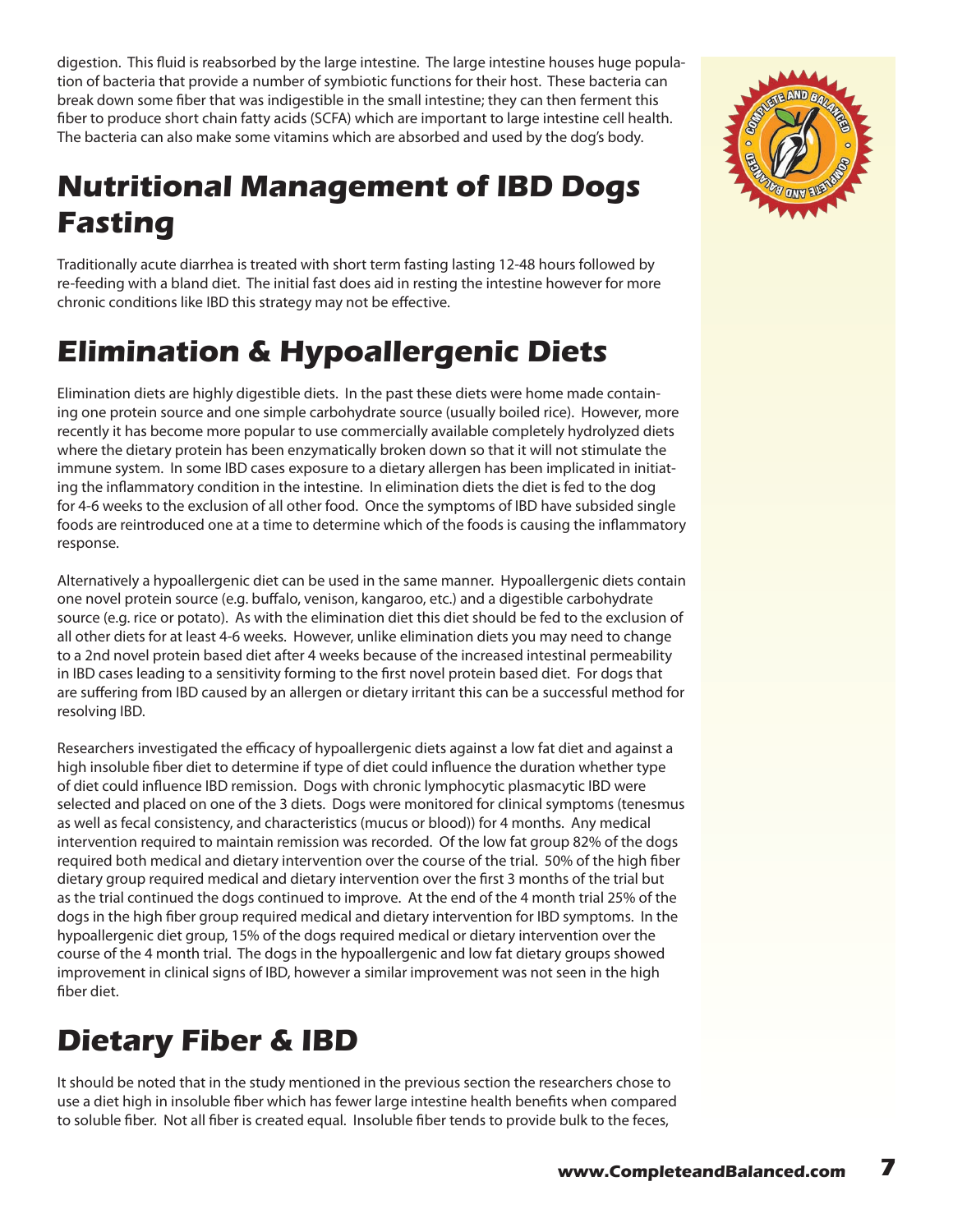

which increases the speed at which the contents move through the intestine and promotes peristalsis. Types of insoluble fiber include wheat bran or cellulose (plant fiber). Soluble fiber also provides bulk to feces but it has other benefits as well. Soluble fiber (such as pectin, Guar gum, Yucca, beat pulp) is highly fermentable which allows the large intestine bacteria to use this as a substrate for making SCFA. It is estimated that SCFA meets approximately 70% of the large intestine cell energy requirement. Specifically the SCFA butyrate has been shown to be anti-inflammatory to intestinal cells. However, dietary butyrate is completely absorbed in the small intestine so supplementing with butyrate is ineffective. The addition of solubile fiber helps in the production of butyrate in the large intestine. In addition, soluble fiber has been shown to protect against pathogenic bacteria colonization of the large intestine. Soluble fiber also increases large intestinal mucosal mass and blood flow which would aid in the repair and maintenance of the intestine. It increases the production of mucin and mucous which provides protection and lubrication for the large intestine. Soluble fiber has been shown to reduce severity of colitis. Furthermore, in normal dogs both the small and large intestine have a population of bacteria. The number of bacteria in the large intestine hugely outweighs the number of bacteria in the small intestine. However, the small intestine normally contains some bacteria. Current research has indicated that dogs with IBD have an altered profile of small intestinal bacteria. This altered profile of bacteria is thought to trigger the immune response that results in chronic inflammation. It is unclear whether the altered profile causes the IBD or is caused by the disease. But either way the lack of a normal intestinal microbial profile may be prevented or corrected by the addition of a blend of soluble and insoluble fiber.

## **Omega 3 fat & IBD**

It has been well documented by research that a diet high in omega 3 fatty acids can be beneficial in preventing a variety of health conditions. Cell membranes are made up of fat. Depending on the type of fat in our diet we can over time influence the type of fat in our cell's membranes. Most dog diets are very high in omega 6 fats and by comparison have low levels of omega 3 fats. In chronic inflammatory diseases such as IBD cell membranes containing high levels of omega 6 fats break down resulting in an enzyme called phosphlipase A producing pro-inflammatory substances in the body (i.e. arachadonic acid, prostaglandin3, thronboxane 3, leukotriene 4). If Omega 3 fats are substituted with omega 6 the result is less inflammatory products of phospholipase A (i.e. prostaglandin 2, thromboxane 2 and leukotriene 5).



Omega 3 and omega 6 fats use the same enzyme pathway and therefore we can influence the amount of inflammation present in the large intestine mucosal cells by altering the ratio of omega 6:omega 3 fats in the diet. The optimal ratio of omega 6: omega 3 in the diet should be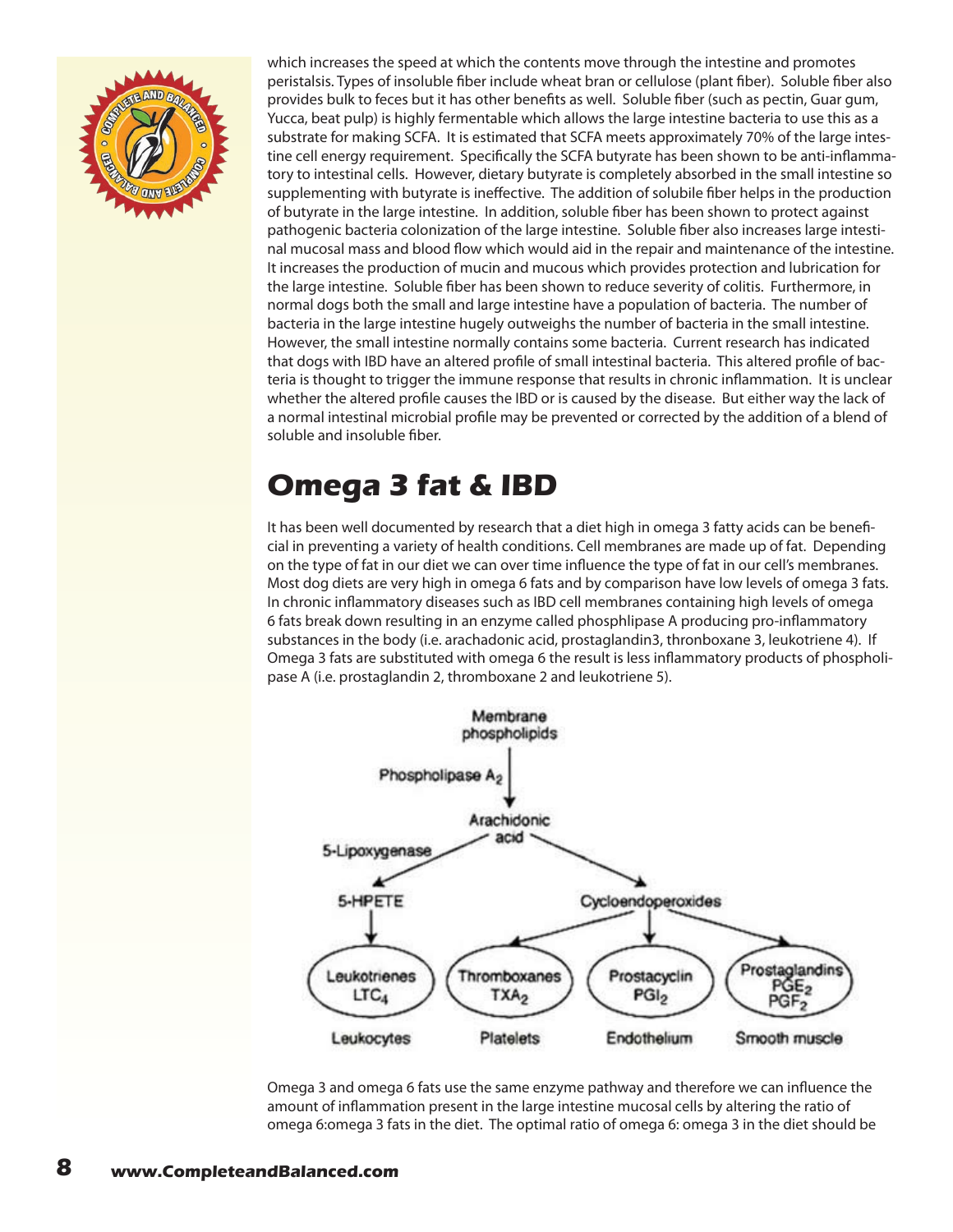5:1 to 10:1. One of the most effective ways to increase the amount of omega 3 fats is to include fish oil in your dog's diet. Research conducted in humans found that supplementation of fish oil in diet resulted in a reduction in large intestine inflammation. Further research has shown that the addition of fish oil to the diet results in a reduction in severity of IBD by 56%. As with many dietary changes it may take up to 6-8 weeks to see the full effect of the dietary change.

## **Other dietary factors & IBD**

Recent research conducted in humans has found that diets high in sucrose (table sugar) were positively correlated with the incidence of IBD while diets high in fructose (sugar found in fruit) were negatively correlated with the incidence of IBD. Diets in dogs do not have a lot of highly refined sugar but they also don't have a lot of fruit. Consequently increasing fruit consumption in dogs may be beneficial in reducing the incidence of IBD.

Research conducted in humans found that diets low in fat but contain medium chain fatty acids (from coconut oil) were effective in initiating and maintaining remission of IBD.

As well, vitamin D may play a role. A recent study in humans with IBD concluded: "Vitamin D deficiency may compromise the mucosal barrier, leading to increased susceptibility to mucosal damage and increased risk of IBD."

### **Summary**

One of the frustrating aspects of IBD is that we really don't know what causes it. So far we have identified 5 possible causes of this disease. The dietary management of IBD cases is complex and the amount of omega 3 fat, total fat and amount and type of fiber may have to be adjusted to optimize the effects of dietary management.



*Belgian Malinois "Traveler"*

## **Testimonial**

*I have always been interested in nutrition and I love Hilary's Complete & Balanced cook book because it has so many healthy recipes.*

*My boy Traveler is 6 years old and has had terrible stools ranging from gravy to mashed potato consistency all his life. He had multiple fecal exams and I tried every good grade dog food on the market. Nothing worked. After two days on one of the high fiber recipes in Hilary's book, a miracle happened. I couldn't believe the wonderful stools I was picking up!* 

*Besides that, he's crazy about the food and looks so much better after a month of eating it.*

*The book is full of nutritional information and every recipe has a complete listing of vitamin, mineral, protein, fat, calories and fiber, so you know what your dog is getting. HILARY'S BLEND supplement covers any missing elements, especially minerals that the food lacks, making it a complete and balanced meal.*

*Barb Choo Guelph ON*

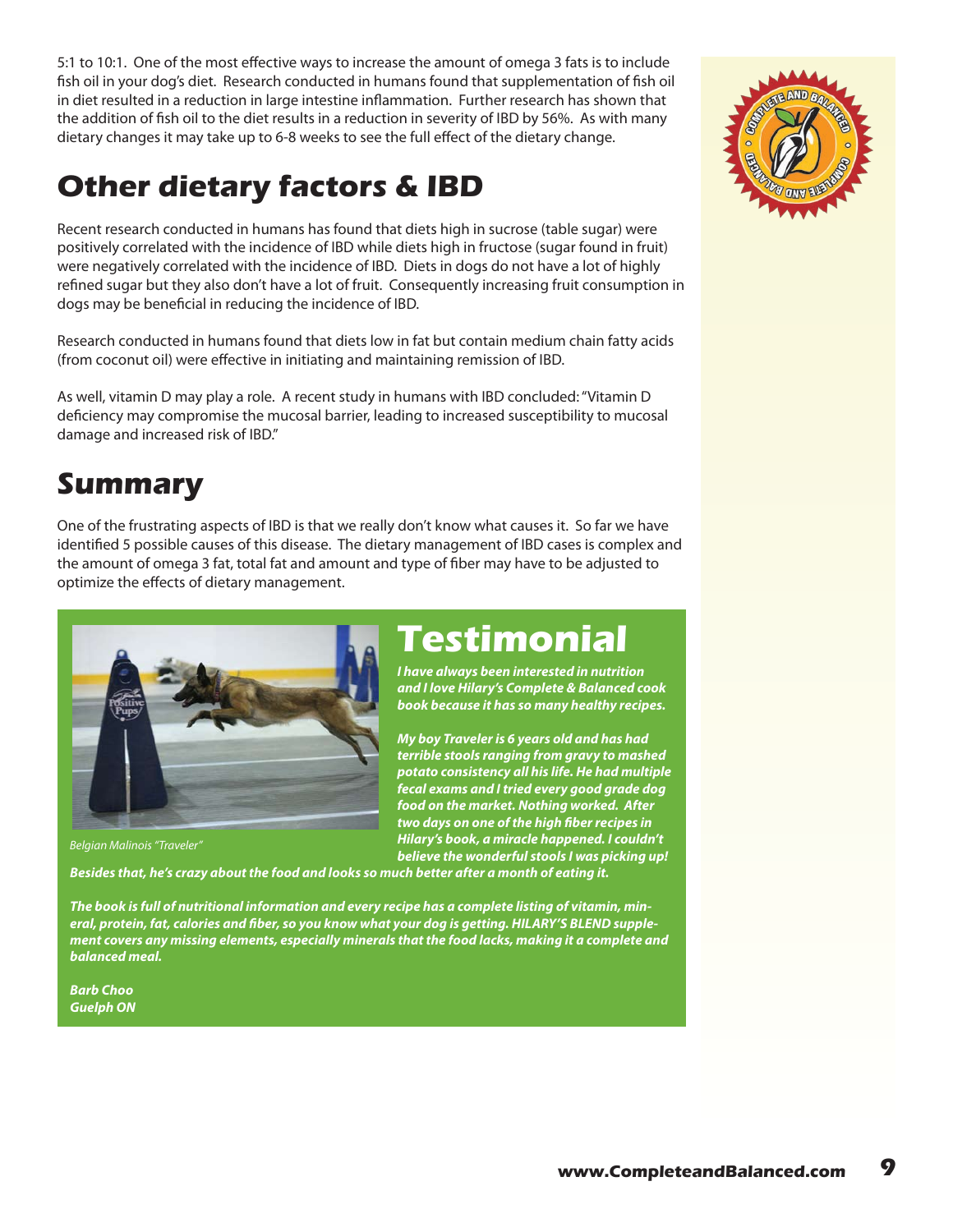<span id="page-9-0"></span>

# **Dietary & Pre-Biotic Fibre**

*By Hilary Watson BSc*

Fibre is defined as plant material that cannot be digested by the enzymes in the small intestines of a dog. Prebiotics are fibres that provide a beneficial physiological effect on the host by selectively stimulating the growth or activity of beneficial bacteria.

## **Dietary Fibre**

The chart below illustrates 3 different ways of defining total dietary fibre (yellow): by its constituents (green), by crude fibre analysis (blue) or by its solubility in water (pink).



 Note that a diet's total dietary fibre, as shown at the very top of this chart, is composed of lignin, cellulose, hemicellulose, gums and pectin. A diet's "crude fibre" is comprised only of lignin and part of the cellulose of that diet. In other words, a diet's "crude fibre" greatly underestimates its total dietary fibre. A diet's true fibre content may be more than ten times greater than its crude fibre content. This is particularly true if the diet contains high levels of soluble fibre.

Ingredients such as guar and vegetable gums contain relatively high levels of soluble fibre. Cellulose (wood pulp), peanut hulls and rice hulls are largely insoluble fibre. Cereal brans (wheat bran, oat bran etc) and vegetable fibre (ie pea fibre) contain a mixture of both types of fibre. The distinction between soluble and insoluble fibre is an important one. These two types of fibre behave quite differently in the digestive tract.

Soluble fibres make viscous gels when they mix with the digestive secretions in the intestinal tract. Pectin is an example of a soluble fibre. Pectin is used in making jams and jellies. It is the gel forming properties of this fibre that give jams and preserves their characteristic jelly texture. Insoluble fibres on the other hand, do not mix or interact with water and do not form gels. Insoluble fibre is relatively inert in the digestive tract but it does add bulk to the feces.

Dietary fibre, particularly soluble fibre, is said to "modulate the glycemic response". Fibre alters the viscosity of the stomach contents which in turn affects the rate at which food components leave the stomach and enter the small intestines. As well, a viscous nature of this mixture inhibits contact between the food and the enzymes in the digestive tract. In this way, fibre slows the digestion of the diet, allowing for a more gradual release of nutrients into the blood stream. An appropriate combination of both soluble and insoluble fibre slow the absorption of nutrients, spreading the rise in blood glucose and the secretion of insulin over a longer period of time. This results in a more efficient uptake of nutrients by body tissues and in many cases, lowers the dog's insulin requirements. This is why high fibre diets are recommended for diabetic dogs.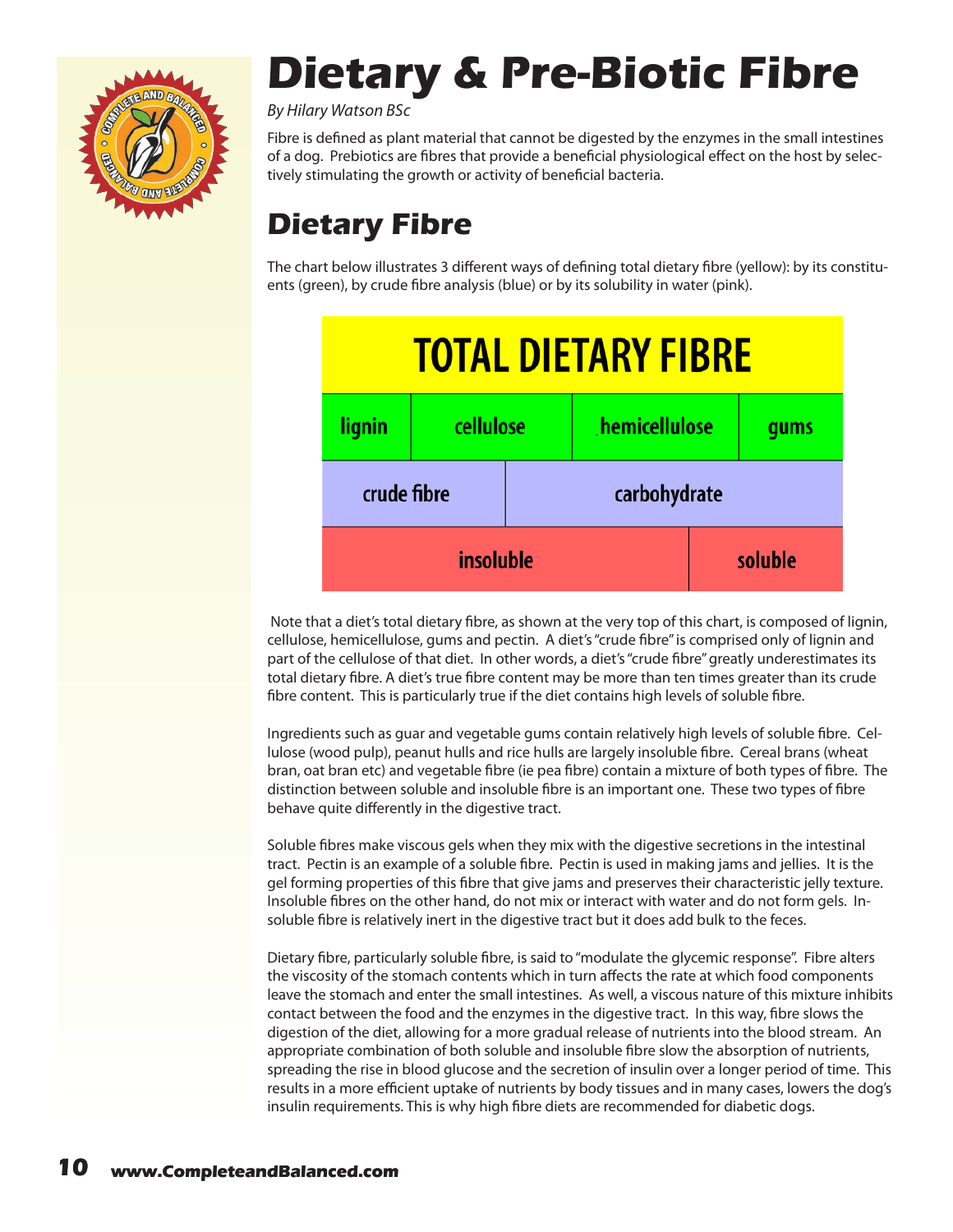The same gel forming properties of soluble fibre which make high fibre diets suitable for diabetic dogs, make them unsuitable for dogs with impaired digestive capacity. High fibre diets should never be fed to dogs with pancreatic insufficiency, malabsorption syndrome or any disease which interferes with nutrient digestion in the small intestines. In dogs with these conditions, fibre will further interfere with the digestive and absorptive processes and exacerbate the dog's condition.

There is another important distinction between soluble and insoluble fibres and that relates to their potential to act as substrates for microbial fermentation. Since fibre cannot be digested by the enzymes of the small intestines, it is carried into the large intestines where large populations of microbes reside. Soluble fibre provides an excellent source of fuel for these microbes.

## **The Role of Bacteria in the Digestive Tract**

Because we can't see bacteria, we tend to underestimate their importance in our lives. To put things in perspective, your body is composed of about 10 quadrillion cells, but is host to about 100 quadrillion bacterial cells. (A quadrillion is 1,000,000,000,000,000). About a trillion bacteria live on your skin – more than 100,000 for every square centimeter of surface area. Your digestive tract is home to more than 100 trillion bacteria, representing over 400 different species.

The acidic conditions of the stomach and the digestive secretions in the small intestine create unfavorable environments for most types of bacteria. Bacterial concentrations are therefore low in these early segments of the digestive tract but their numbers increase towards the lower end of the small intestine. Microbial populations are very high in the dog's colon.

The microbes in the colon have a very important function. They complete the digestion process, breaking down nutrients that were not digested and absorbed in the dog's small intestine. All dietary fibre bypasses digestion in the upper gastrointestinal tract and is therefore available for fermentation by bacteria in the colon. Although high quality proteins, fats and digestible carbohydrates are generally broken down and absorbed in the small intestine, there may be times when impairment of the digestive or absorptive processes allows these nutrients to pass unabsorbed into the colon. Poor quality diets may also contain nutrients which cannot be digested or absorbed in the dog's small intestines. Bacterial fermentation of undigested protein leads to the production of several odoriferous intestinal gases: indole, skatole, volatile amines, hydrogen sulfide and ammonia.

### **Good Versus Bad Bacteria**

The bacteria in the gut can be helpful, harmful or neutral.

Some of the harmful species are likely familiar to you. Seven people died and more than a thousand were taken ill when the drinking water in Walkerton, Ontario became contaminated with *Escherichia coli* in 2000. The botulism toxins produced by *Clostridium botulinum* are among the most poisonous natural substances known to man. Other Clostridial species, including *Clostridium perfringens* and *Clostridium difficile*, cause severe diarrhea, intestinal cramps and colitis. "Salmonella poisoning" is a term well understood by most people. Many different species of Salmonella can cause food poisoning. However the most common bacterial cause of food poisoning in humans is Campylobacter spp. These are the most common species of "bad" bacteria.

On the list of "good" bacteria are *Bifidobacteria, Lactobacillus acidophilus* and other *Lactobacilli*  strains. These bacteria exert many beneficial effects on health, both by their direct interaction with the cells lining the intestinal tract, as well as by producing beneficial products through metabolism. For example, when these bacteria digest dietary fibre, they produce short chain fatty acids which are crucial to gut integrity, immune function and mineral absorption. These short chain fatty acids are a primary source of nutrition for the cells lining the dog's colon.

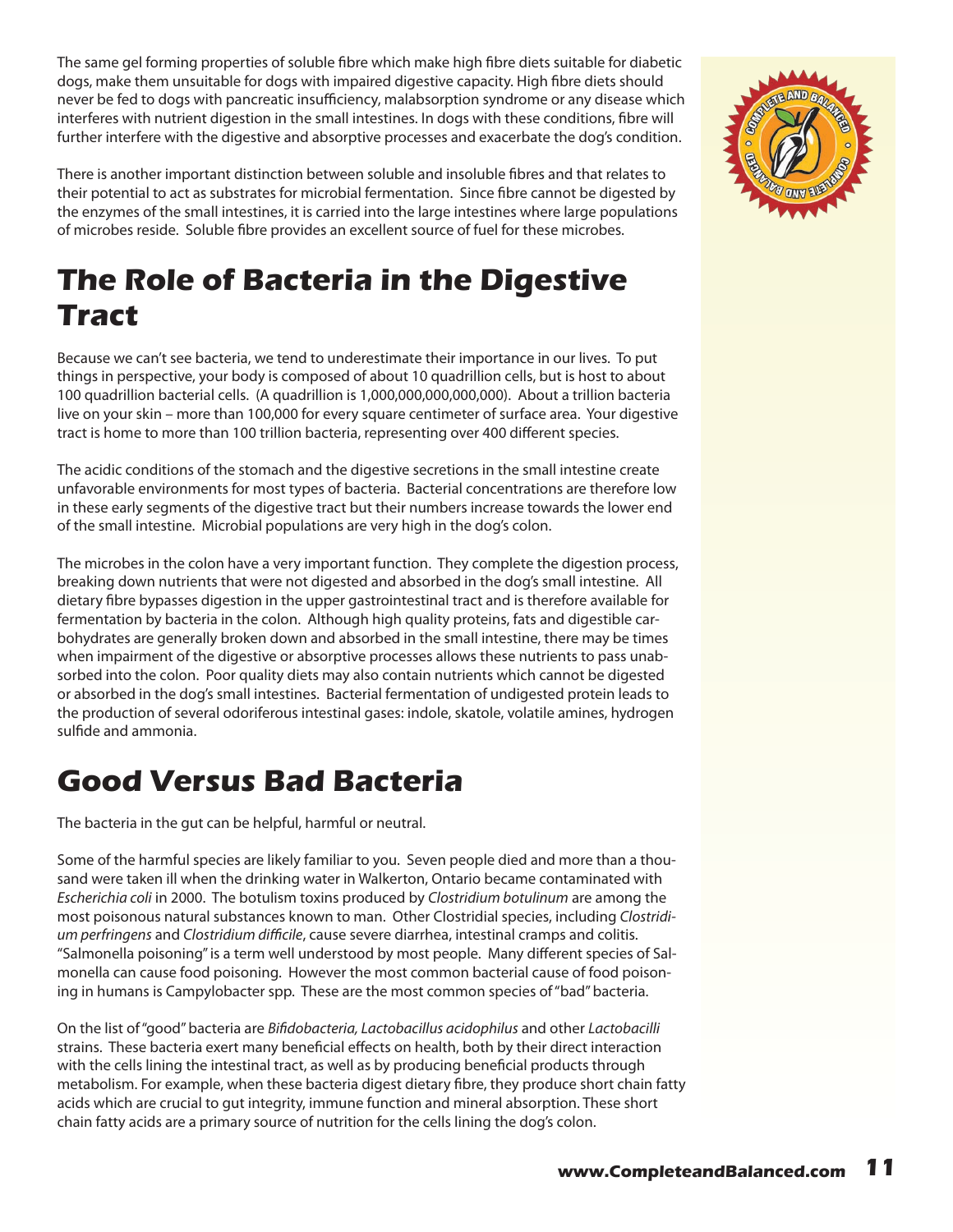

### **Prebiotics – Foods that Preferentially Promote "Good" Bacteria**

Prebiotics are foods that promote the growth of healthy bacteria in the gut, at the expense of harmful bacteria. There are three major types of prebiotics: fructo-oligosaccharides (FOS), inulin and oligofructose. Fructo-oligosaccharide literally means small (oligo) sugar (saccharide) that contains fructose (fructo). FOS is commercially produced from the natural fermentation of sugar cane. Inulin is a second type of prebiotic. (Note: inulin should not be confused with the hormone insulin). Inulin is found naturally in foods such as chicory root, garlic and onions. Garlic and onions are not recommended for dogs (they can cause anaemia). However chicory root is a safe prebiotic for dogs. Oligofructose is a third type of prebiotic which is derived from the enzymatic breakdown of inulin. It is not commonly used in pet foods.

Studies show that both FOS and inulin support the growth of a wide variety of Bifidobacteria and Lactobacilli strains but do not support the growth of harmful bacteria. By providing a substrate that only healthy bacteria can use, prebiotics allow good bacteria to thrive, crowding out the bad species. This is known as competitive exclusion.

Furthermore, the bacterial fermentation of prebiotics leads to the production of short chain fatty acids: acetic, butyric and propionic acids. Butyric acid can be used as a fuel by the cells of the colon and is thought to promote the integrity of the colon's mucosal lining. In this way, butyric acid may be beneficial to dogs with colitis and inflammatory bowel disease. Acetic and propionic acids are absorbed into the blood and can be used for energy. The presence of these acids in the colon lowers the pH inside the colon which makes the gut more unfavorable to harmful bacteria.

The first ingredient in HILARY'S BLEND™ supplement for home-made meals is chicory root extract. This high quality extract promotes the growth of good bacteria at the expense of harmful bacteria. Dogs eating the recipes in the *Complete & Balanced* cookbook will get a healthy dose of prebiotic fibre with every meal. Chicory root feeds intestinal cells, strengthens the gut barrier and protects the dog from harmful bacteria. Chicory root extract is the exclusive carrier in this supplement (all other ingredients are vitamins or minerals).

# **Dogs in Canada Contest!**



*Dogs in Canada magazine is running a contest this month in which 2 owners will win a free copy of my Complete & Balanced cookbook plus a 350g jar of HILARY'S BLEND supplement (value \$65).*

*To enter click the link below: [http://www.dogsincanada.com/](http://www.dogsincanada.com/hilary-watson-contest) [hilary-watson-contest](http://www.dogsincanada.com/hilary-watson-contest)*

*Contest closes May 31, 2010.*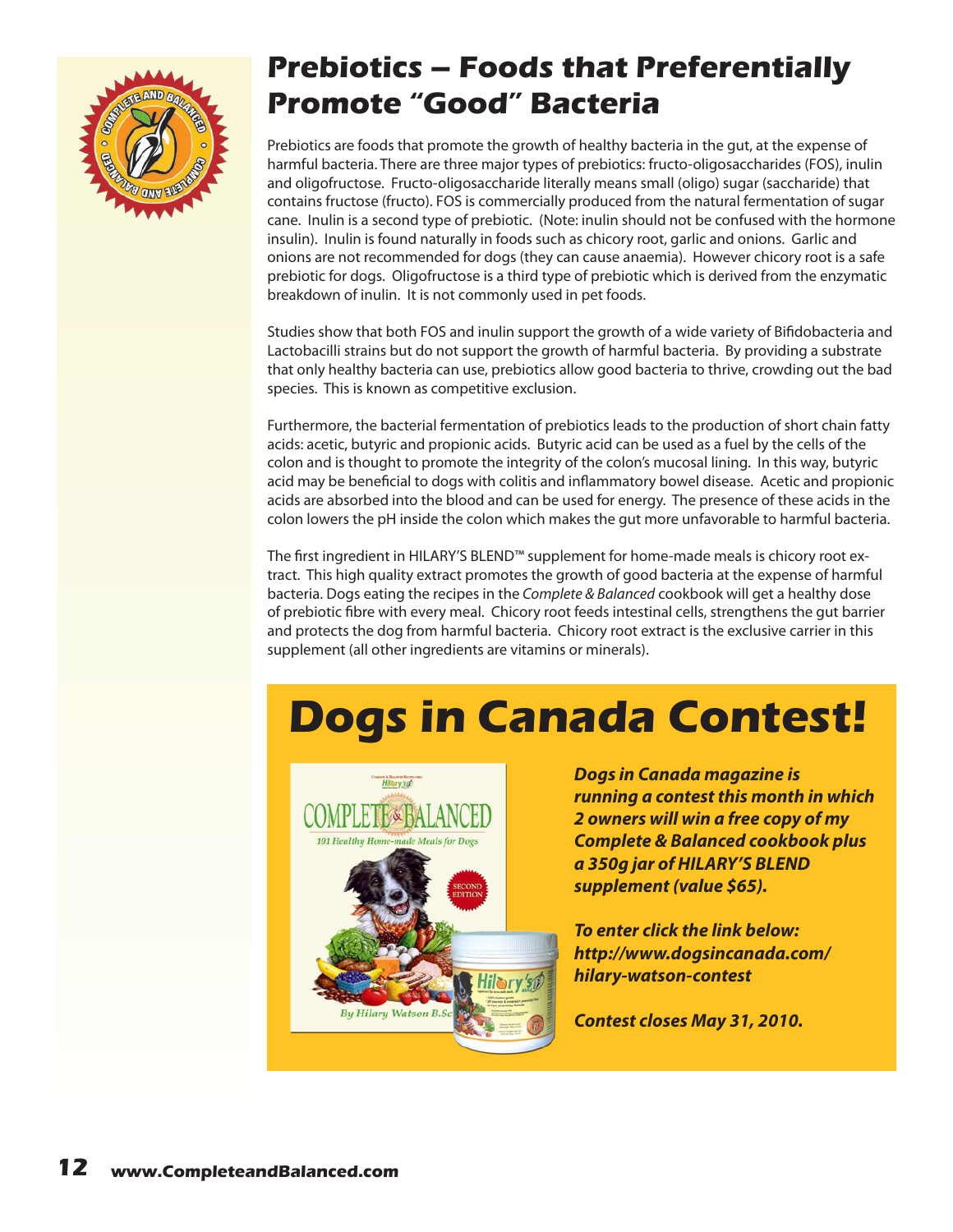<span id="page-12-0"></span>*Each month, we'll review one nutrition research study published within the last 2 months. These reviews won't be limited to canine nutrition. We may review human, equine, livestock and zoo animal nutrition research if we find it interesting and relevant. The common denominator is that each study will be recently published in a peer-reviewed scientific journal and they will all provide new insight into some concept of nutrition.*

# **Research Study of the Month**

*By Laura Scott MSc*

| Title of study: | Fiber-related digestive processes in three different breeds of pigs |
|-----------------|---------------------------------------------------------------------|
| Authors:        | E. von Heimendahl, G. Breves and Hj. Abel                           |
| Journal:        | Journal of Animal Science                                           |
| lssue:          | Volume 88, Number 3, pages 972-981, March 2010                      |
| Species:        | Pigs                                                                |
| Link:           | http://jas.fass.org/cgi/content/full/88/3/972                       |

### **Background information**

Dietary fibre comes from the indigestible parts of plants and has two main components; soluble and insoluble fibre. Soluble fibre is fermented (digested) in the large intestine and produces volatile fatty acids which can be used for energy. Insoluble fibre helps to increase the bulk of the material moving through the gastrointestinal tract, softens feces and can shorten intestinal tract transit time.

Fibre is an important component of diets for pigs. The digestibility of fibre is dependent on many factors, including; the level of feeding, fibre source, age of the animals, and individual adaptation to the source. Digestibility can vary between 0 and 97 percent. Fibre can also have an effect on the digestibility of nutrients. The majority of fibre digestion occurs in the large intestine, however the energy derived from this is used less efficiently than energy from digestion in the small intestine.

### **Purpose of this study and study design**

Modern breeds of pigs have been have been selected to have greater daily body weight gain and feed efficiency and the authors hypothesize that they may have lost the ability to adapt to high fibre diets. Previous studies have shown that there is a significant interaction between diet and genotype with regards to nutrient digestibility. The authors also hypothesize that older breeds of pig that traditionally consume less concentrated feeds will show differences in efficiency of fibre utilization when compared to modern cross breeds.

The study used three different breeds of pigs, two local German breeds (Schwaebisch Haellisches Landschwein (SH) and Buntes Bentheimer (BB)) and a modern crossbreed (German Landrace x Large White). Growing pigs were adapted to the experimental diet and then housed individually in metabolism crates. Sugar beet pulp was used as the source of fibre in the experimental diet and pigs were analyzed for performance, anatomy, digestibility and microbial hindgut fermentation.

## **Study results**

Pigs consumed more of the test diet (with sugar beet pulp) than the control diet and subsequently had greater body weight gains. The test diet resulted in lower digestibility of organic matter, crude protein and ether extract, and increased NDF and ADF digestibility. The nitrogen balances showed increased fecal nitrogen excretion with the test diet.

There were no interactions between pig breeds or diets in intestinal morphology and digestive function. However, the test diet did result in reduced total intestinal length and increased colon length. The SH pigs did have significant differences from the other two breed with regards to body weight gain, NDF digestion, nitrogen retention, feed intake, cecum and colon lengths. The SH pigs appear to have a smaller capacity for microbial hindgut fermentation which causes reduced fibre digestion. Overall, the there were no differences in efficiency of fibre utilization between the old pig breeds and the modern pig breed.

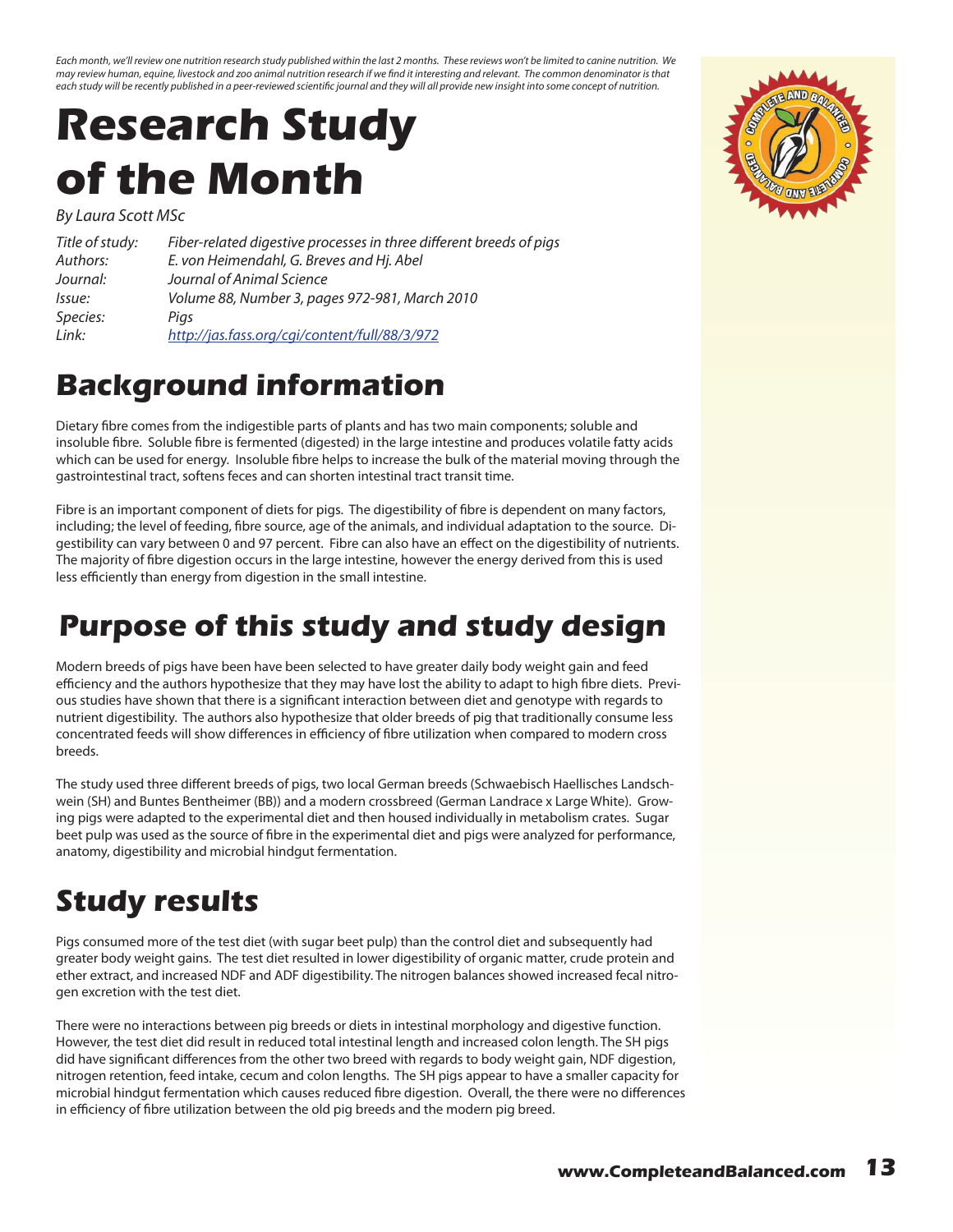

## **My thoughts**

Fibre is often neglected when evaluating the diets for dogs. Fibre does play an important role in ensuring good movement through the gut and quality of feces. Growing pigs adapted to a higher fibre diet with changes in their gut morphology and it can be assumed that similar results would be seen in dogs, although it is important to note that these results were only seen in growing pigs, and not in adult animals. The lack of difference in fibre utilization between old pig breeds and the new cross breeds that have been intensively selected for performance on concentrated diets is very interesting and indicates that if the diet is altered in young animals the gut is able to adequately adapt for optimal utilization of the nutrients. Pet nutritionists can ensure that the diet formulated for your dog contains adequate fibre.